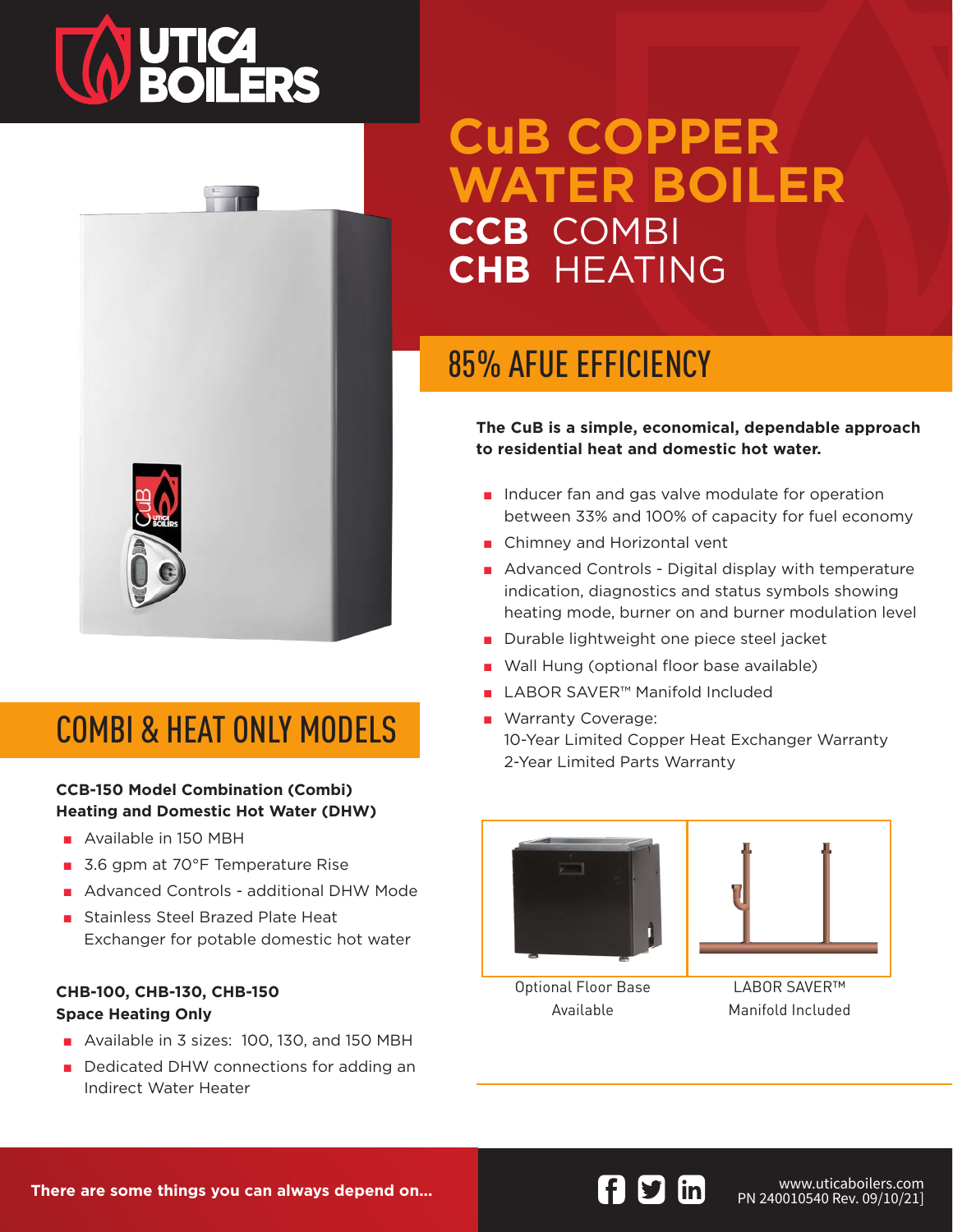

### CuB SERIES

### **Simple...**

#### **Modern doesn't mean complicated...**

Some of the best ideas actually are pretty simple, like the Utica CuB. The CuB Series is a "best of both worlds" alternative to large conventional cast iron boilers and more expensive wall hung condensing boilers. CuB saves on living space, is lightweight and wall hung.

The Utica CuB Series is ideal for both heating only and "combi" or combination heating and domestic hot water applications including:

- Single Family Homes
- Apartments/Multi-Family Dwellings with Individual Appliances
- Retro-fits for High Temperature Systems



The CuB's special copper heat exchanger design with a protective high temperature coating ensures years of reliable operation. The CuB is much smaller and lighter yet transfers heat seven times faster than cast iron.

a se

Copper makes the CuB a compact, lightweight wall hung unit that saves valuable space and protects the boiler from basement flooding by getting it up off the floor. If wall mounting is not practical, an optional floor base is available.

### **Economical...**

#### **Modulation...**

The CuB's advanced control system gives you what you want when you need it. Your heating systems' boiler is sized to keep you warm during the coldest days of the year. But in the summer months all that fuel is not required to keep you warm and comfortable. The CuB's advanced modulating control system measures how much fuel is required based on load conditions (how cold it is outside) and delivers only what is needed. This is modulation and it burns less fuel, saves you money and is good for the environment.

### **DEPENDABLE**

**The CuB Series features proven copper heat exchanger technology that has been in use for decades and reliable direct spark ignition. Utica's quality construction is backed by a full 10 year limited copper heat exchanger warranty and a 2 year limited parts warranty.**

The CuB boiler is 85% efficient, however the actual efficiency of a boiler is dependent upon the heating system it is matched with. If your home was designed to minimize the amount of heat emitters (baseboard, radiators etc.) then it was likely designed to run at high temperature water supply which is ideal for a non-condensing boiler.

Conversely, if your home was designed for maximum heat emitters, then it was designed to operate at low temperature water supply and should be matched with a condensing boiler like the Utica SSC 95% model to maximize efficiency. Make sure to consult with your professional contractor to match the right boiler to your heating system to maximize efficiency and make the best choice for your home.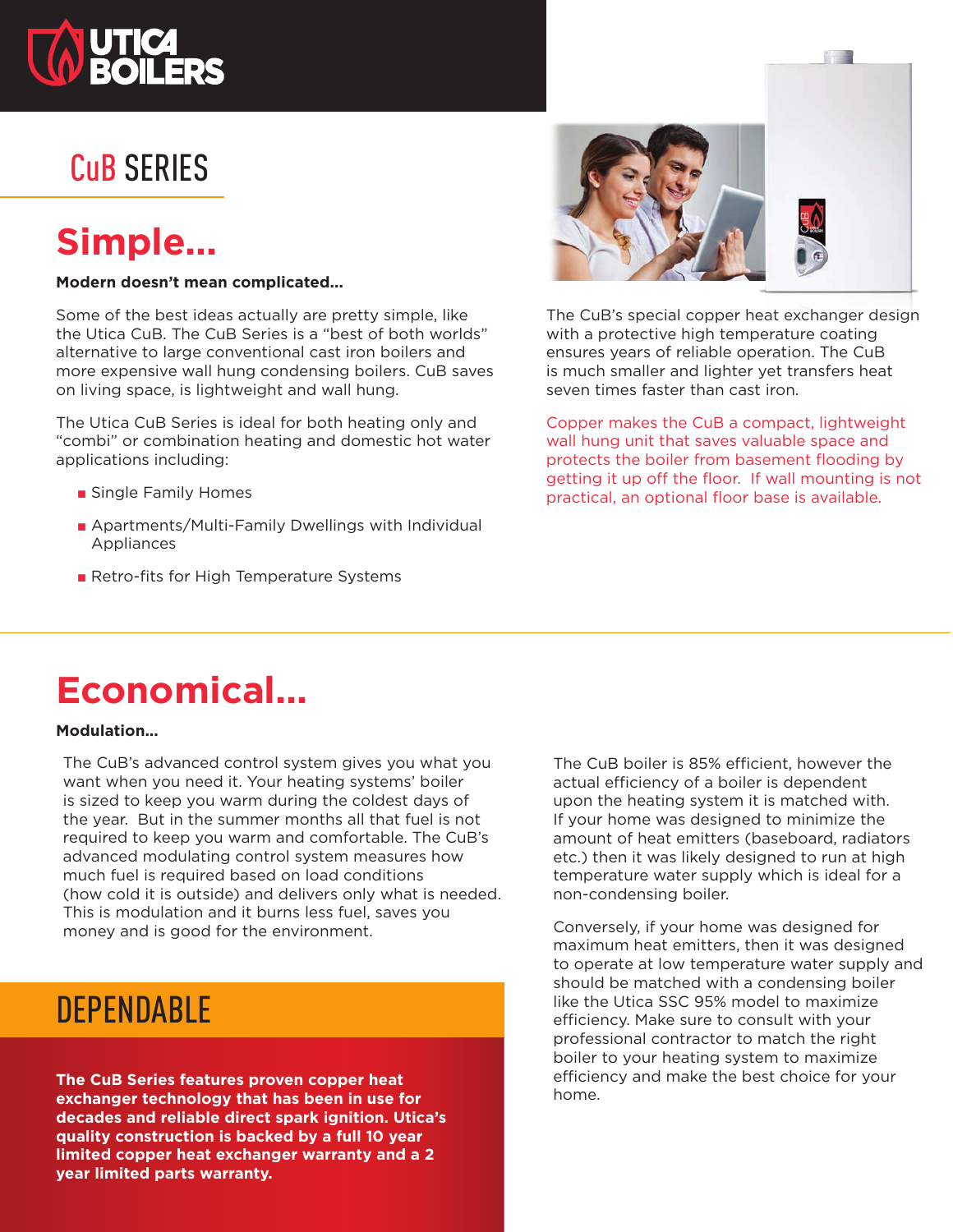### **The CuB is a simple, economical, dependable approach to residential heat and domestic hot water.**

**CuB Combi Unit (CCB-150)**

### A CLOSER LOOK CuB



#### **FRONT OF BOILER**

**Cold Climate Operation** Condensate collector keeps condensation from impacting the pressure switch operation.

**Modulating Fan With Air Pressure Sensor** Automatically adjusts the fan speed according to the flue draft.

**Copper Heat Exchanger** Features high temperature corrosion resistant protective film.

#### **Stainless Steel Burners**

**Modulating Gas Valve**

**3-Speed Pump with Anti-Seize** Every 24 hours, pump will run for 5 seconds.

#### **CONTROL DISPLAY**

#### **LCD Display**

•DHW Request •CH Request •Operating Temp. •Burner Power •Eco/Comfort •Burner On

**Reset**

**Central Heating Settings**

**Water Pressure and Temperature Gauge**

**Domestic Hot Water Settings**

**ON/OFF & Comfort Mode Key**

#### **BACK OF BOILER**

**Air Vent** Integrated in the pump block.

**24-Volt Diverting Valve-Priority for Domestic Hot Water**

**DHW Stainless Steel Brazed Plate Heat Exchanger**



**Air Intake** 2 Alternate Locations

**Flue Exhaust Boiler Venting Options** Category I – Chimney Venting Category III – Sidewall



#### **TOP OF BOILER BOTTOM OF BOILER**